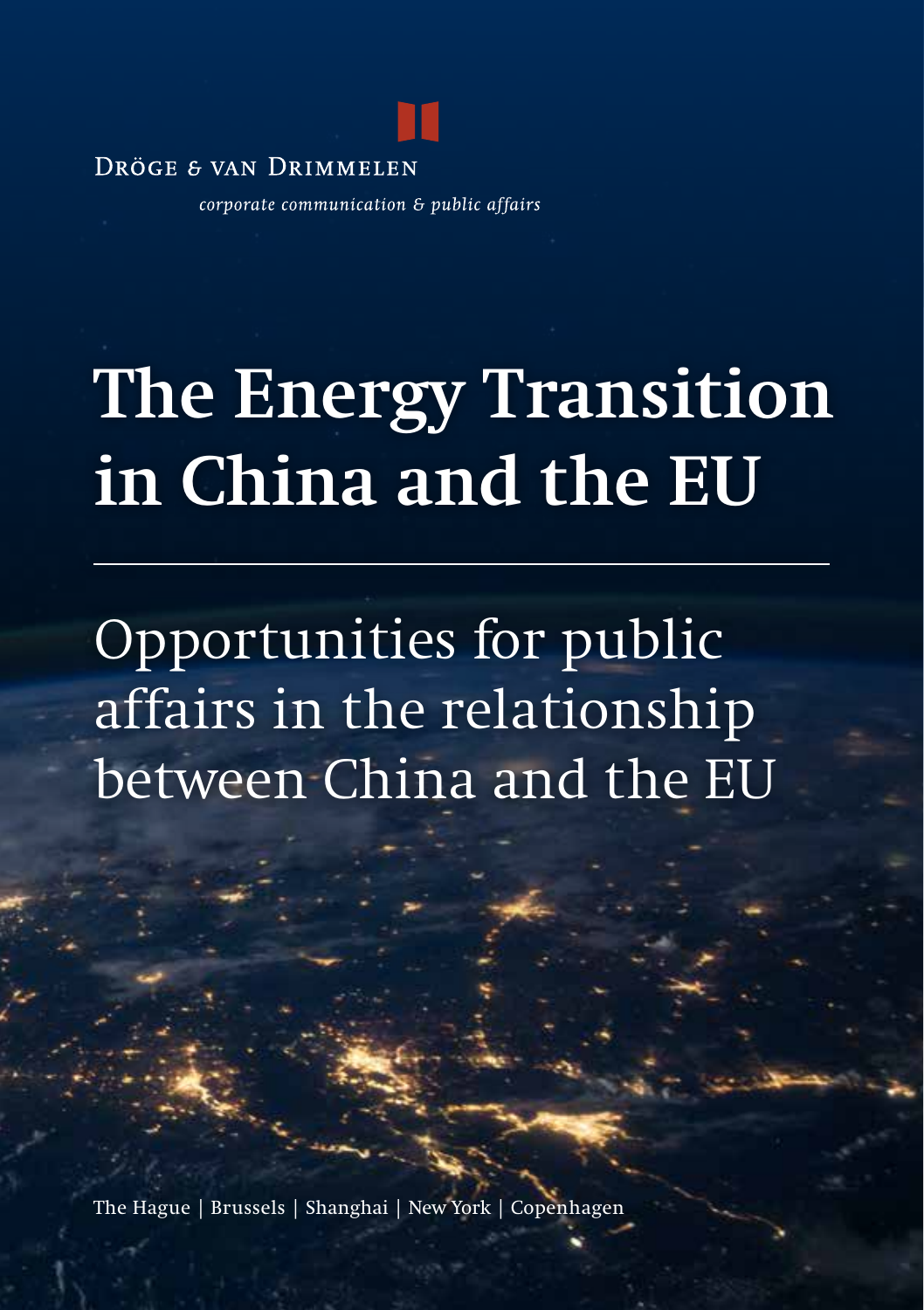## **The Energy Transition in China and the EU**

Opportunities for public affairs in the relationship between China and the EU

## **Table of content**

| Preface                                                      | $\overline{4}$ |
|--------------------------------------------------------------|----------------|
| The contribution of the Dr2 network to the energy transition | 4              |
| About the Dr2 network                                        | 5              |
| Introduction                                                 | 5              |
| The focus on China                                           | 6              |
| Differences in public affairs in Europe and China            | 7              |
| 1. The state of Europe's and China's climate policies        | 8              |
| European climate policy                                      | 9              |
| China's climate policy                                       | 10             |
| Trend 1: Governments learn from each other                   | 10             |
| 2. The state of international collaborations                 | 12             |
| Trend 2: International policy does not reflect reality       | 15             |
| 3. The case for a global business case                       | 16             |
| Trend 3: Civil society needs governments to create           |                |
| a global business case                                       | 18             |
| 4. The role of public affairs                                | 20             |
| Trend 4: Public affairs bridging the world                   | 22             |
| Conclusion                                                   | 23             |
| Methodology                                                  | 24             |
| Many thanks                                                  | 25             |
| <b>Previous editions</b>                                     | 30             |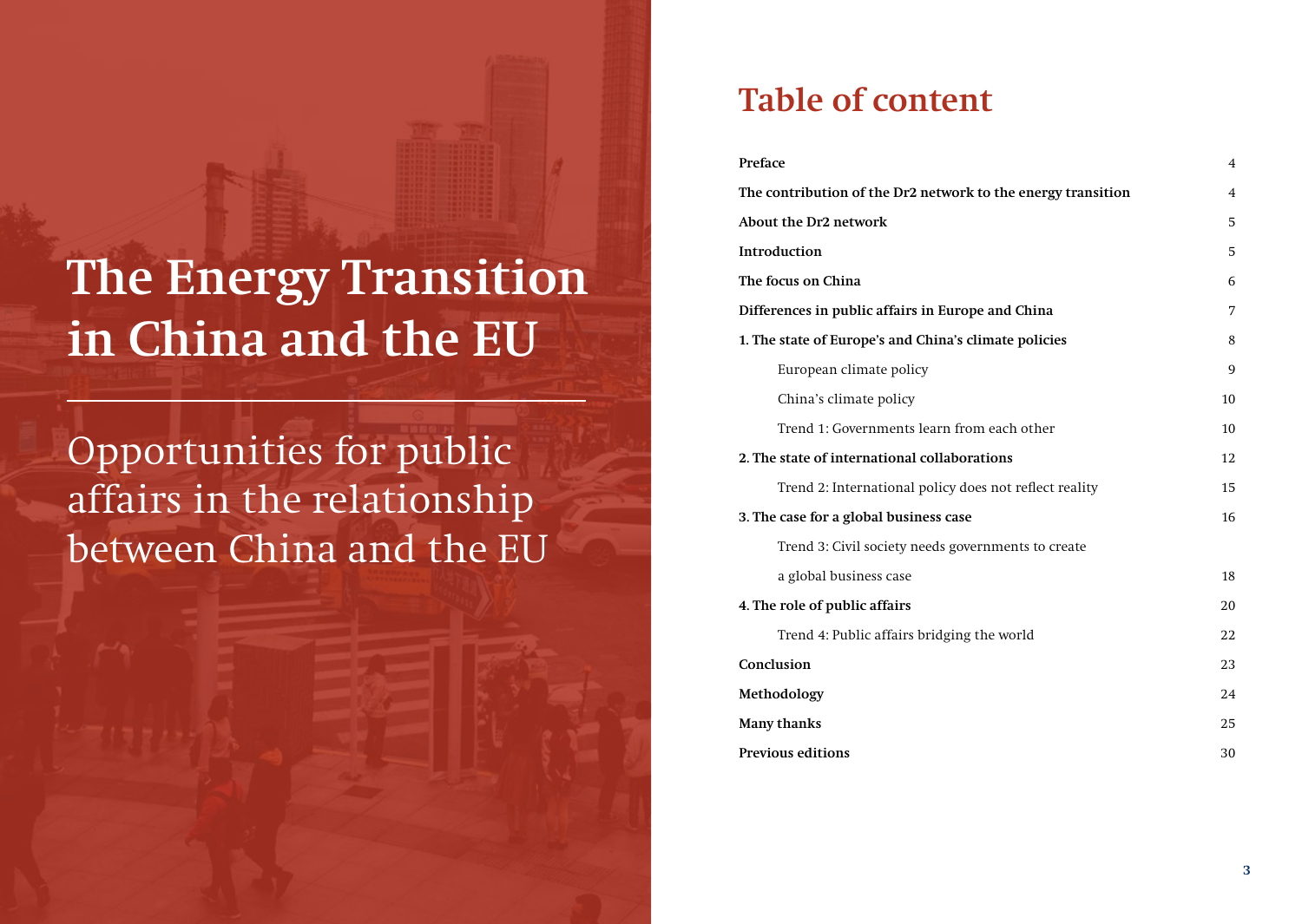## **Preface**

The Dr2 2021 Trend Report contains interviews with experts on the challenges and opportunities for public affairs in the relationship between China and the EU with regards to the global energy transition. The report gives insight in the potential role of public affairs and international cooperation in the path towards reaching net-zero by the 2050 (U.N.) and 2060 (China) climate goals in these two major CO2 producing markets. The report analyzes high-level trends coupled with practical insights for governments and businesses into how win-win solutions in the global energy transition can be created with the help of international public affairs.

## **The contribution of the Dr2 network to the energy transition**

All offices within the Dr2 network facilitate public-private cooperation in the energy transition. For example: in China our consultants closely monitor and analyze China's climate policy legislation and political developments, focusing on innovation stimulus and enforcement mechanisms to reach the governments' 2030 and 2060 goals. Our team in Shanghai finds and develops potential international projects through Chinese government channels. They aim to match demand and supply by bringing European innovative solutions to the forefront while advising companies on navigating cultural differences.

Our office in Brussels developed tools for companies to interpret the 'fit for 55' package on the impact for the energy transition in their sector. Brussels works closely together with the Copenhagen office to include the impact of environmental taxation, the EU's Emission Trading System and proposals for a Carbon Border Adjustment Mechanism.

Our office in New York closely monitors the climate and energy negotiations in multilateral settings like the U.N. High-Level Dialogue on Energy and the COP26, and helps companies to provide input on the discussions. Our office in The Hague organizes and operates closely on the tri-fold policies for CO2 reduction, clean energy and energy-savings.

Our Dutch office deals with topics that are pushing the transition forward: green gas, green hydrogen, increasing network capacity for clean energy, CO2-utilization (CCU) and Thorium reaction. We are active in many publicprivate energy networks and initiatives, such as the Dutch Association for the Charging Network and the CCU-Alliance.

Dr2 Consultants is a strategic consultancy network that operates at the intersection of corporate communication and public affairs, with offices in The Hague (Dröge & van Drimmelen), Brussels, Copenhagen, New York and Shanghai. We consider it important to contribute to the professionalization of the field of public affairs. Our employees are (active) members of the Professional Association for Public Affairs (BVPA), our founder and director Frans van Drimmelen wrote the Handbook on Public Affairs, and the office in The Hague organised the annual Ben Pauw Lezing between 2011 and 2016. Since 2017, we publish an annual trend report in which we research trends and developments in the field of public affairs.

## **Introduction**

As the world is making an attempt to transition towards carbon neutrality, it becomes clear that relevant change can only be pushed forward by governments guiding and stimulating civil society in a speed that meets the goals of the Paris-Agreement. The immense challenge of reducing global warming with 1,5 degree Celsius defies borders and can only be addressed through cooperation of international public and private sectors. The global energy landscape varies widely in terms of socio-economic, political and geographical developments. To bring governments up to speed on the latest promising innovations from across the world, and to capitalize on these innovations in a global level playing field, close collaboration with civil society is needed. The methods of public affairs are often crucial to bring governments and society together in complicated policy debates.

So how can we use national and international public affairs to reach the very challenging global climate goals? To answer this question, we have researched the progress made on the energy transition in two of the world's largest CO2 producing markets: China and Europe. More specifically, we looked at what governments and businesses in these markets can do to further strengthen bilateral cooperation in order to accelerate implementation of promising innovations in the energy sector. As public affairs is an important tool in bridging government goals and business ambitions into concrete action, we take this as a lens for the answers we gather from the experts active in the field.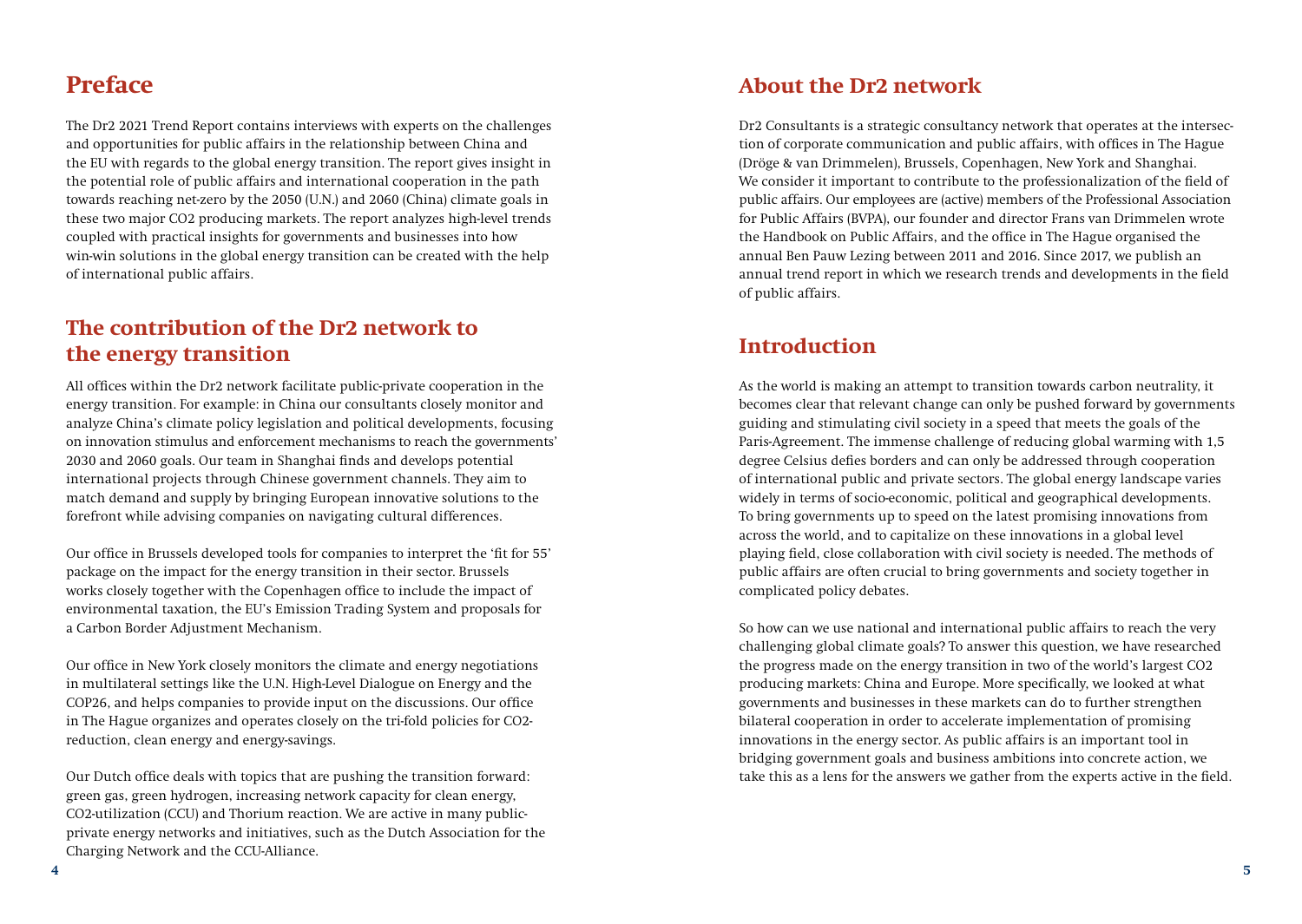## **The focus on China**

China is crucial for the global sustainable development agenda because of its sheer size in terms of population, production, consumption, energy use, and carbon footprint. As the second largest economy with 1.4 billion people, global success of the 2030 agenda of the United Nations Sustainable Development Goals (U.N. SDGs) will largely depend on successes achieved in China and with China internationally.

China is the world's largest contributing country to CO2 emissions, currently producing 28% of global emissions. At the U.N. General Assembly in September 2021, in the run-up to COP26, President Xi Jinping pledged that his country would end coal fired power plants abroad – a substantial shift in China's investment in energy infrastructure abroad. It's an example of steps that are being taken, but there is of course still a long way to go.

China cannot reach its climate ambitions alone, no single country can, for that matter. As a party to the U.N. Framework Convention on Climate Change, China has engaged in and committed to global dialogue around the energy transition, for example by ratifying the Paris Agreement. Moreover, China is already the world's largest investor in energy infrastructure projects around the globe. With China's important role in mind, it is thus interesting to see how this relates to the ambitions and goals that Europe has set in the Green Deal. In this narrative of bridging cultural differences towards a common goal, public affairs can play a prominent role. The fact that public affairs has a different meaning and/or practical interpretation in these markets, already establishes an interesting and important base for further discussion.

## **Differences in public affairs in Europe and China**

As Dr2 research of the past two years has pointed out, the state of global public affairs is far from static. Local, national, and multilateral institutions everywhere increasingly find the world stage to discuss and tackle problems that defy regional borders. By interacting with their global counterparts, these institutions reshape the policy process through pragmatic and ideological adaptation for common goals. Fighting climate change is per definition a challenge that requires public organizations all over the world to learn from each other in terms of policy processes, -content, and -governance. Important for the objective of this research is that these learnings also present an opportunity for reshaping the role and influence of the private sector in policy dynamics so that we can work towards a green economy in a much more efficient way.

Public affairs is commonly seen as the strategic representation of an organization's interest towards governments, political parties and the public domain. In Europe, the practical implementation often includes open dialogue and discussions with policy makers with the aim to form relevant policies together that are influential for public and private parties. In China, the process of public affairs from a cultural and historical background can be indicated as more hierarchical. Government affairs are mostly done on a G2G (Governmentto-Government) level, especially for public perception. This G2G process does however not exclude companies, as many organizations in vital sectors like the energy sector are semi-public.

So what can Europe and China learn from each other? How can differences in public affairs protocols be bridged to reshape global public affairs and ultimately reach climate goals? Through interviews with Chinese and European experts from both the public and the private sector this research examines the main theme; The role of public affairs in accelerating the global energy transition. In the next pages, we discuss the following topics:

**1. The state of Europe's and China's climate policies 2. The state of international collaborations 3. The case for a global business case 4. The role of public affairs**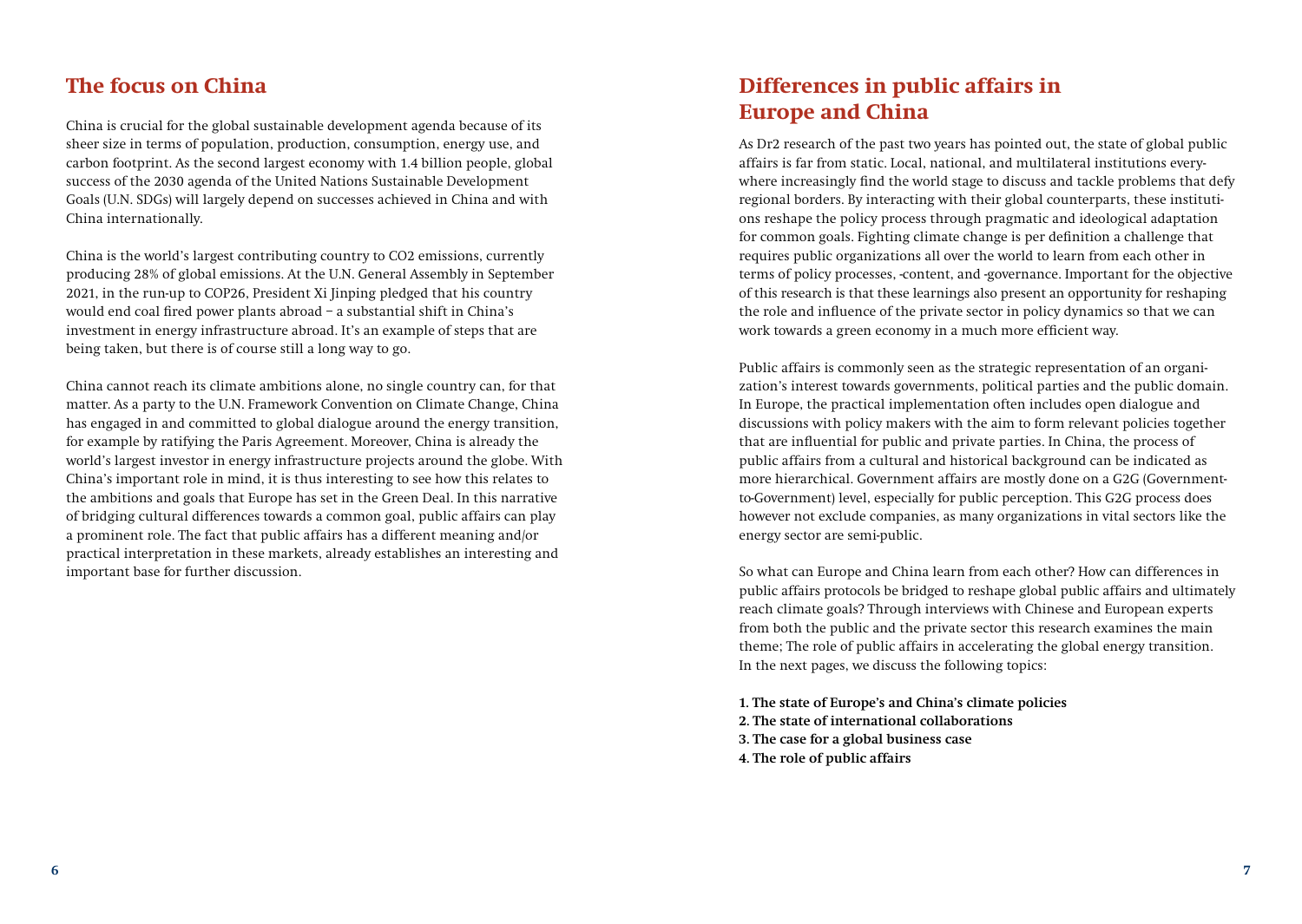# **1. The state of Europe's and China's climate policies**

### **European climate policy**

**The European Union – which has recently released its own ambitious 'fit for 55' climate policy – could be seen as a rival to China's leadership in clean energy technology like hydrogen, but the good bilateral cooperation on energy between many of its Member States and China could become key in the journey to carbon neutrality.**

The European Green Deal (EGD) sets the objective of becoming climate neutral in 2050 in a manner that contributes to European economy, growth, and jobs. This objective requires a greenhouse emissions reduction of 55% by 2030, as confirmed by the European Council in December 2020. The current EU target of at least 32% renewable energy by 2030 is not sufficient and needs to be increased to 38-40%. Therefore, the Fit for 55 plan calls for an increased need for EU action. The EU should take steps in developing a cost-efficient accelerated sustainable renewable energy within a more integrated energy system. However, this cannot be achieved by Member States alone. An EU approach is needed to provide the right incentives to Member States with different levels of ambition to accelerate the energy transition from the traditional fossil fuel-based energy system towards a more integrated and more energy-efficient energy system based on renewables. Though there are different energy policies and priorities among Member States, it is more likely to achieve the required deployment of renewables with EU level action.

'The Netherlands does a lot with climate adaptation. Issues that are considered include water drainage, heat stress and such techniques, ensuring that clean energy can be generated, and combating environmental pollution by interest groups that are specialized in this. Climate adaptation is therefore an important subject and a spearhead in the Dutch trade missions we carry out to China. Taking issues like this as a driving force in bilateral relations is a tactic that the Chinese could adapt from us as well.'

*– Jaap Smit – King's Commissioner of South Holland*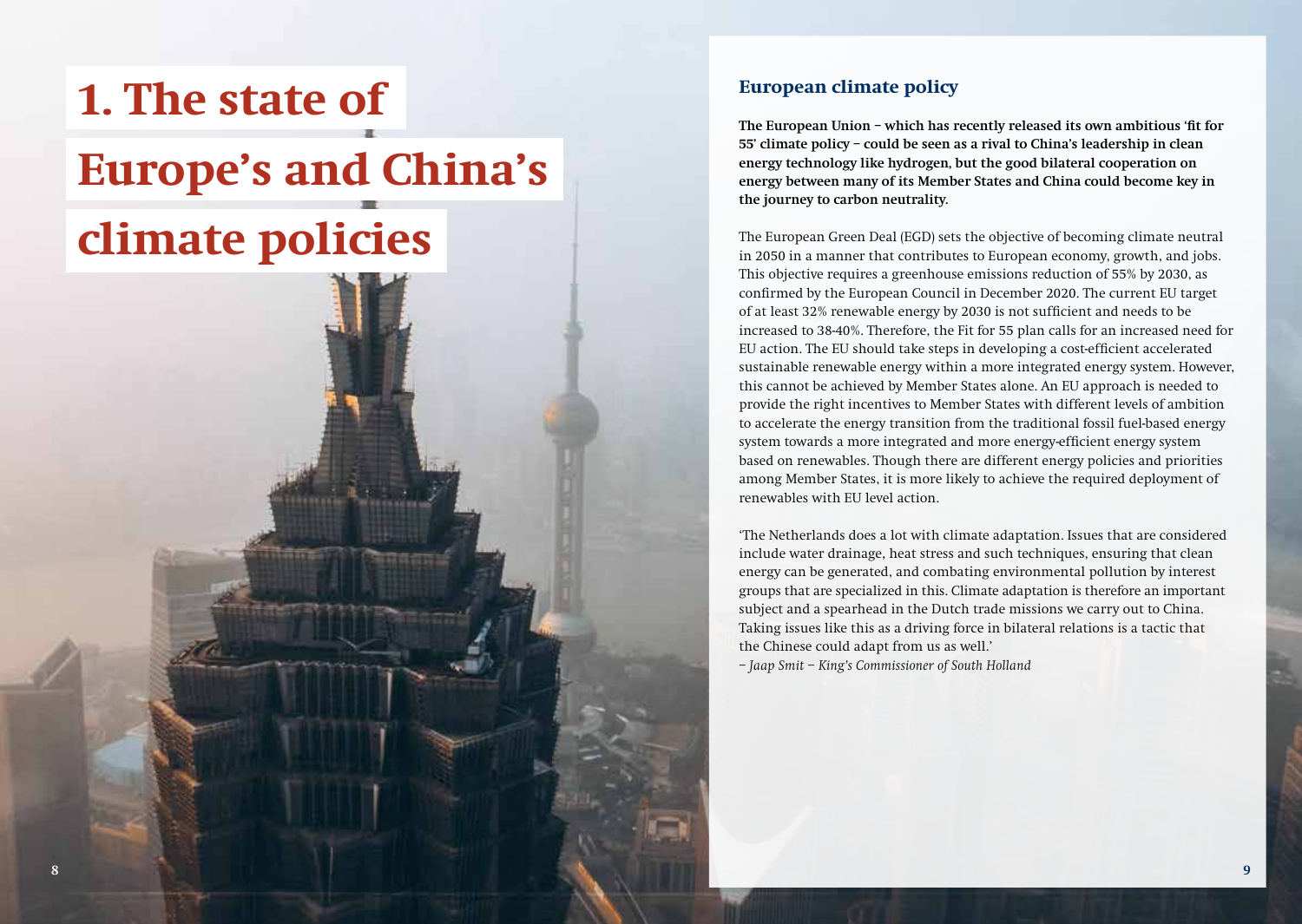### **China's climate policy**

China is the world's largest consumer of electricity, well ahead of the secondplace consumer, the United States. Currently, 80% of China's energy comes from fossil fuels, but its climate plan envisions only 14% coming from coal, oil, and natural gas in 2060. It has accelerated the transition towards green development, implementing the Paris Agreement and actively participated in global climate governance;

- Carbon intensity has accumulatively dropped by 18.8%;
- Clean energy now accounts for 23.4% of its energy mix;
- China leads the world in installed capacity and output of photovoltaic and wind power generation.

China's ambitions are to scale up nationally determined contributions and setting aims to peak its carbon dioxide emissions before 2030 to achieve carbon neutrality before 2060. Also President Xi has pledged to inject strong impetus into global climate actions as well as green and low-carbon development worldwide.

'China generates more solar power than any other country, and its wind power installed capacity is three times that of any other country last year; however, there is still a long way to go due to the enormous size of China and the huge population, but the steps they're doing now should be taken as lessons for the rest of the world.'

*– Simon Lemin – Director Industry Services Division TÜVSÜD Greater China*

#### **Trend 1: Governments learn from each other**

Progress is being made in both China and Europe. Many respondents specifically praise the Chinese government for investing in the renewable energy industry, enabling the rest of the world to make use of cheaper solar photovoltaics (PV) and wind power technologies. Also, it is widely acknowledged that China is far ahead in developing smart cities demonstrated by things like hydrogen facilities and the enormous market for electric vehicles. European companies expressed a wish for their governments to take note from the Chinese government in how low-carbon industries are stimulated through infrastructure and urban planning policies.

In Europe, governments and businesses work well together in planning, funding, and operating small-scale innovation projects in promising areas like hydrogen. The democratic approach taken seems to lead to buy-in from the public and private sector for reaching their common goals together. Companies in China recognize the potential of this increased dialogue at an earlier stage in the policy planning process, in which public affairs can play a vital role.

**'Once the Chinese have decided to go in a certain direction, they do so with great confidence and without hesitation. As they are still in a stage of economic growth, they are less inclined to take part in participatory processes or consultations. So if they can do it themselves, they also want to do it themselves.'** 

*– Robert Dencher – Chair Dutch National Hydrogen Platform*

Government-to-government (G2G) exchanges are an excellent tool for policy makers to obtain learnings from each other about policy content, as well as about policy processes. Interestingly, even though as Dr2 we often work together with both European and Chinese governments to promote their own green energy technologies overseas, for the purpose of this research politicians and civil servants asked were hesitant to collaborate. Many potential interviewees asked indicated they did not feel comfortable or were not able to openly comment on international energy policy matters.

Bilateral exchanges between Chinese and the national and international European governments would benefit both governments and businesses, as the key to successfully stimulating a national green economy might be found in a combination of European and Chinese policy strengths: a democratic policy process leading to coordinated ambitious (urban) planning policies which create a regional level playing field. Companies like the organizations that were interviewed for this research indicate they are well-suited to provide input to these government-to-government exchanges to benchmark where policies are a success for the market, and where their output lacks striking power or practical acumen.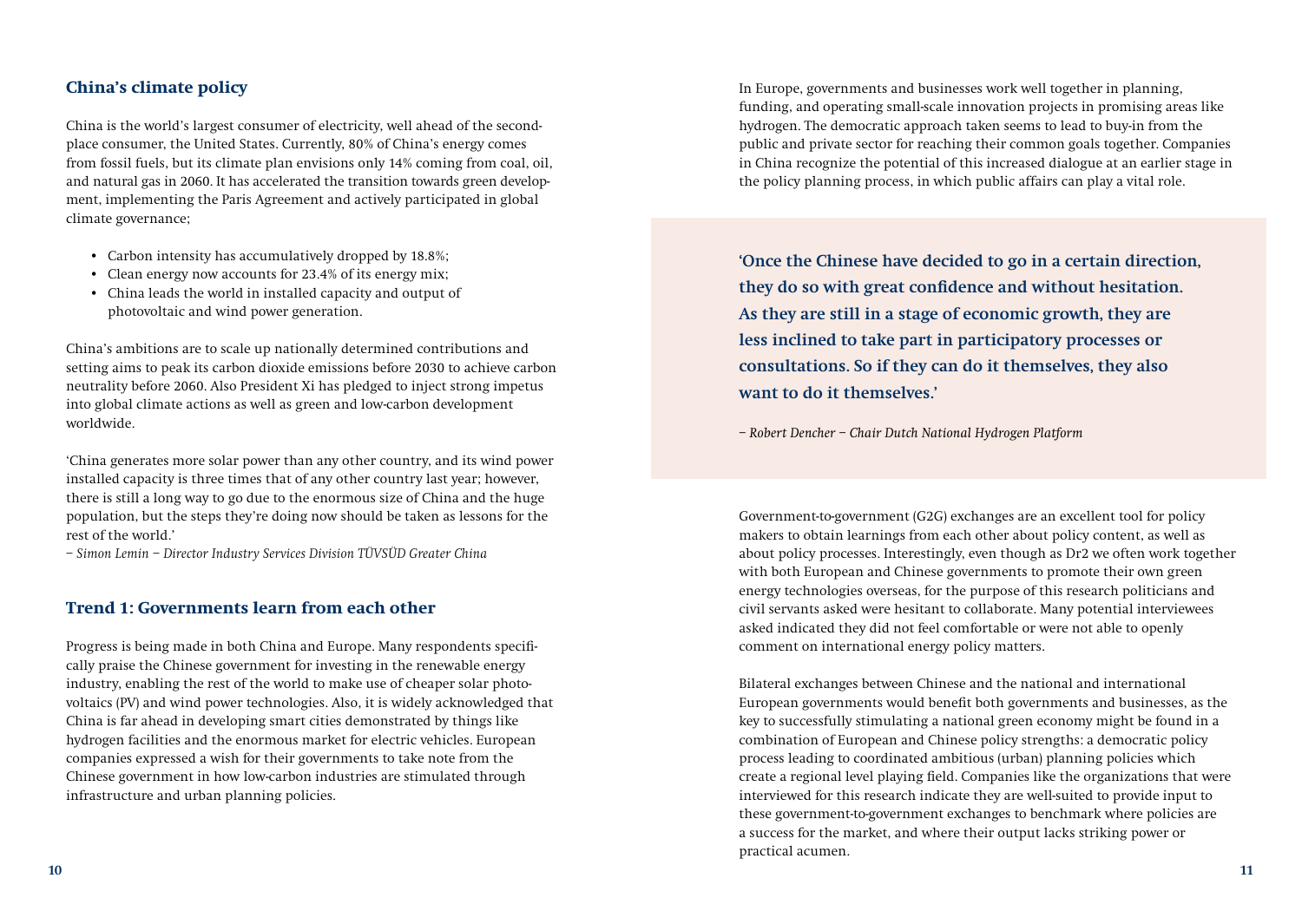## **2. The state**

## **of international**

## **collaborations**

**Urgent action is needed to speed up the global energy transition. The Intergovernmental Panel on Climate Change (IPCC) reported that worldwide temperatures are currently rising more quickly than feared, and countries are still not doing enough to tackle climate change. In a historic opportunity to accelerate action on clean, affordable energy for all (U.N. SDG7), this September the High-Level Dialogue on Energy took place during the U.N. General Assembly.** 

In this first gathering in 40 years of political leaders solely dedicated to energy, Heads of State and Government as well as leaders from business, foundations, and international civil society formed a global roadmap with recommended milestones and actions to accelerate achievement of SDG7 by 2030; as well as voluntary commitments from Member States and other stakeholders in the form of over 130 "Energy Compacts" setting out plans to reach net zero emissions by 2050.

The global roadmap that the High-Level Dialogue on Energy produced is a fundamental guideline for all U.N. members to voluntarily commit to the transitional goals of 2030 and eventual goals of 2050/2060. Skeptics criticize the voluntary nature of the international commitments and call for more strategic moral leadership. Relevant for our research purposes, the plans laid out in the "Energy Compacts" predominantly cover national or regional collaborations and do not have a distinct international focus.

Different countries and regions are individually addressing their current situations, as their economic developmental states warrant distinct focuses. As Maslow's hierarchy of needs dictates: only when one level of societal needs have been 'satisfied' can the focus be shifted to the next.

'The definition of 'energy transition' means different things for different people: It is fluid depending on whether you are a dynamic developing economy or whether you are in an advanced economy - whether you are in a high-income bracket or a low-income bracket. I think we should look very simple at the functionality of things. What is it that we are trying to achieve?' *– Christof van Agt – Director Energy Dialogue, International Energy Forum*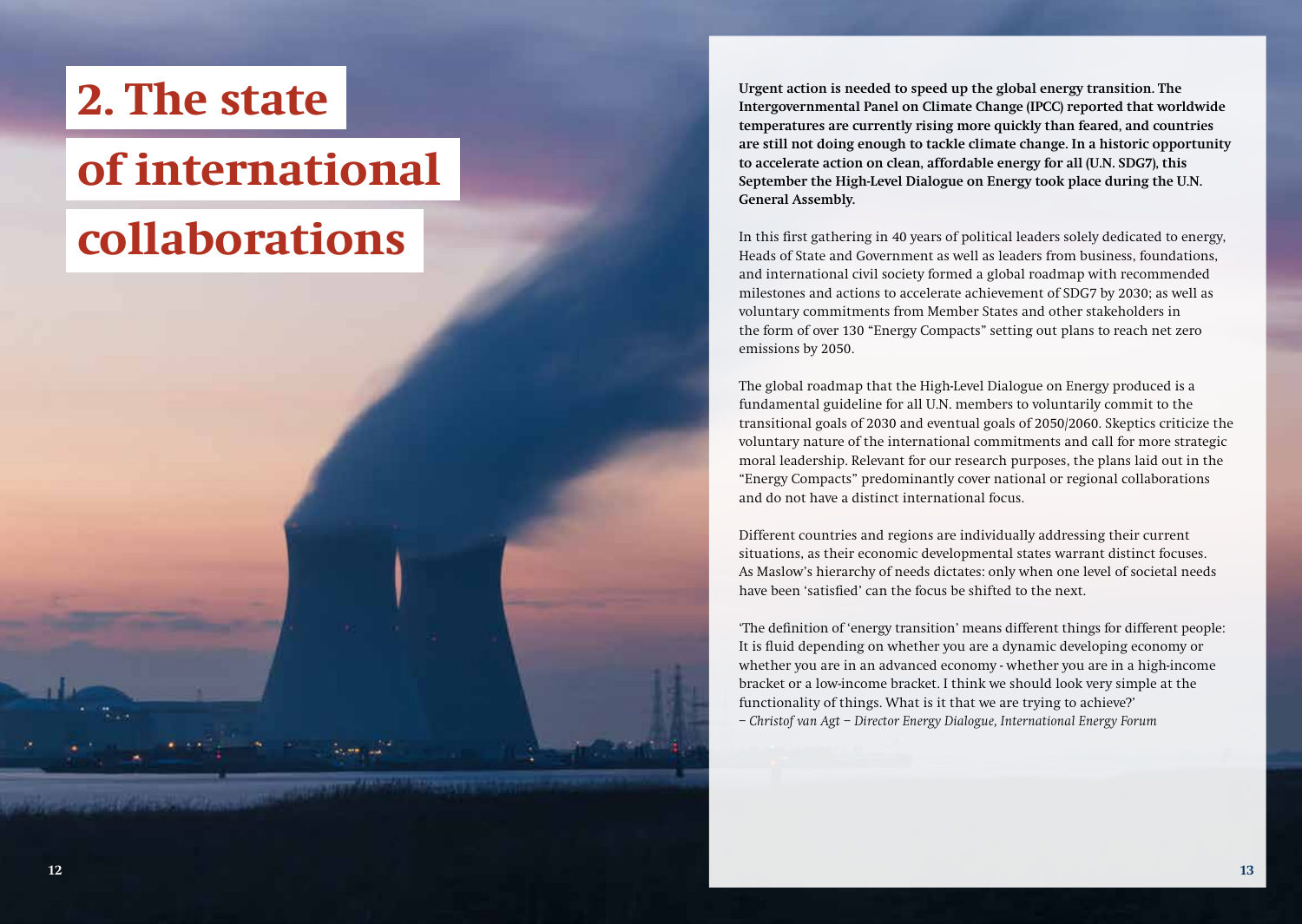Successful international collaboration requires trust that each is doing its part, which can only be established through mutual understanding and the willingness to bridge over differences. Companies that have boots on the ground in multiple countries already engage in pragmatic economic cooperation which addresses the local issues at hand. Involving them in not only national and regional plans but also in multilateral policy decisions would greatly aid practical implementation of global roadmaps.

**'Europe can put herself in a better position if she tries to understand what is actually going on in China and accept that they have a different order of priorities than we have. There are a few big reasons to engage in much more pragmatic economic cooperation. Then you are not only dealing only with the climate issue, but also industrial issues at the same time.'** 

*– Ulco Vermeulen – Board of Directors Member Gasunie*

Policy that stimulates or even follows pragmatic international economic collaboration can also develop more efficient enforcement and governance mechanisms. Successful private sector collaborations often have a proven history of years of overbridging cultural differences and consolidating strengths. The many cases mentioned in the interviews of this study show that these kinds of examples can provide input and practical insights for international collaboration mechanisms.

'Chinese people are big risk-takers, such as whenever they have an idea, they are eager to test it on a large scale and put in into the market. On the other hand, Europe is really good when it comes to taking initiative. So working together, we can better achieve the carbon neutral mark.'

*– Zhonghua Xu – VP, Head of R&D TotalEnergies Asia*

### **Trend 2: International policy does not reflect reality**

Whereas there are already successful international energy collaborations – and as this research has shown – specifically between China and Europe, multilateral climate negotiations and consequential international policies do not reflect practical realities. There is not yet a global level playing field in terms of policy priorities. International high-level events like the Dialogue on Energy and COP26 are mainly focused on getting all countries to commit to shared policy objectives and binding one-size-fits-all agreements.

'In this current geo-political climate, negotiating legally binding agreements is very time-consuming. We are nine years away from the 2030 targets. We may want to go for more functional understanding, more flexible agreements. If we create trust on this agenda, countries may rely on these informal mechanisms' *– Christof van Agt – Director Energy Dialogue, International Energy Forum*

Bilateral cooperation takes a more pragmatic approach and is mostly led by the private sector which looks beyond cultural differences and policy priorities and focuses mostly on opportune economic collaboration. Often, (semi-)private companies have invested significant time and resources to overcome practical challenges that are overlooked or ignored by their national governments. Many experts interviewed for this research stress that further bilateral dialogue and binding agreements on practical economic collaboration are needed.

'The private sector fosters new ideas and products, but it needs a favorable environment in order to thrive. Companies need clear government policies in order to make investment decisions. That means long term goals are necessary. Subsidies can of course guide investment in certain directions but it is important that policy supports technology-neutral solutions and that the solutions will be viable once subsidies are removed.'

*– Flora Kan – Team Leader, EU-China Energy Cooperation Platform*

Once supported by more favorable bilateral cooperation policies like investment and trade agreements, pragmatic economic collaboration like the (semi-)private projects already happening between Europe and China could form – together with other successful international cooperation projects - part of a blueprint for binding multilateral cooperation agreements. These agreements should entail technology-neutral policy objectives and subsidies that stimulate further international innovation.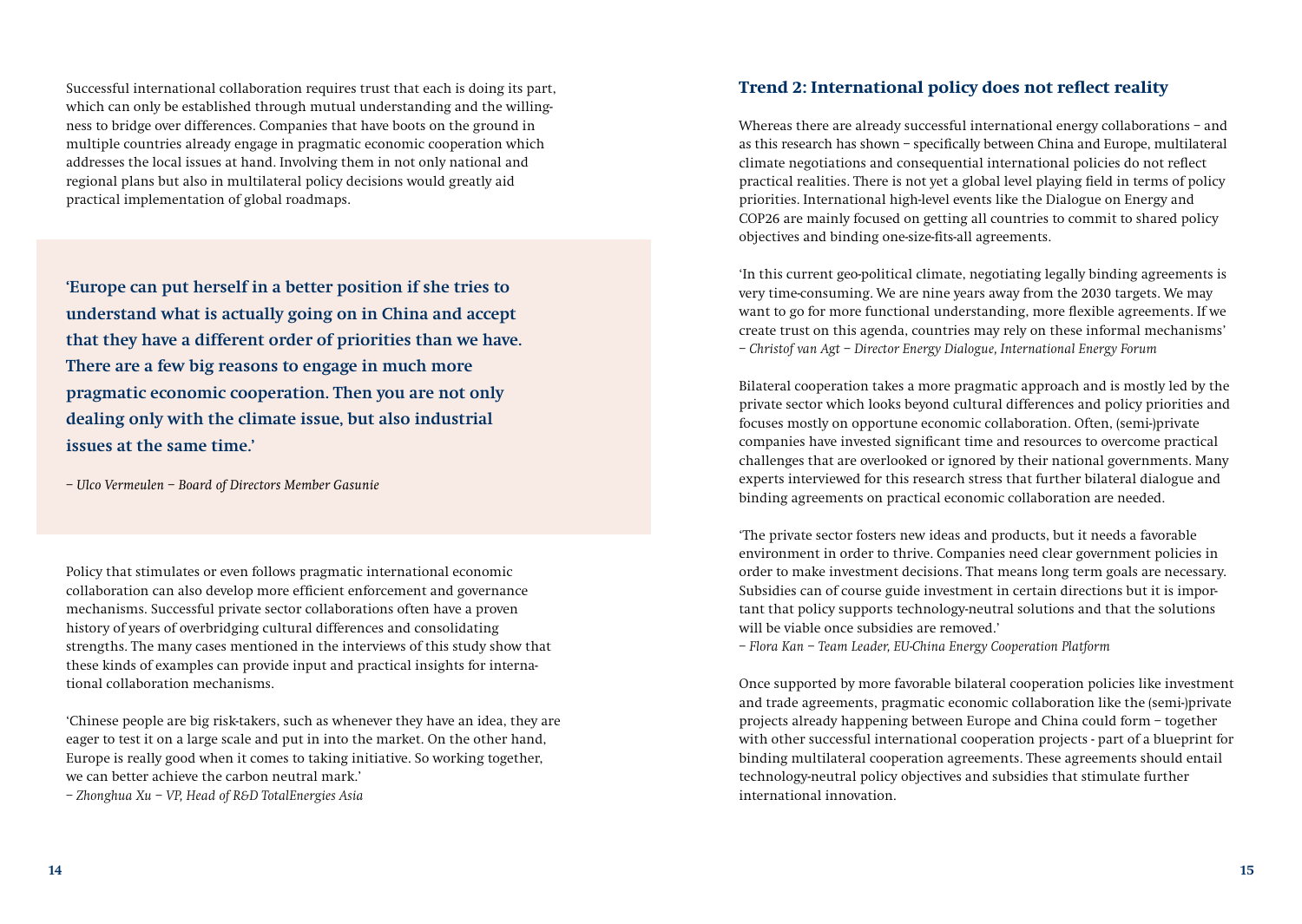## **3. The case for a global business case**

#### **Renewable energy resources such as wind, water and sun are not divided equally across the globe. More international collaboration can mitigate climate and geography risks for a more even distribution of green energy. In addition, some interviewees see regional cooperation as very beneficial to put infrastructure to the test that can then be expanded to geographically and culturally similar neighboring countries.**

However, without a level-playing field for companies in all continents, innovations on clean and affordable energy cannot reach those areas where they are most needed. Trade barriers and lack of trust prevent companies to share technologies and innovate together. Moreover, vastly differing socio-economic conditions prevent innovations to reach those markets most in need because demand does not trigger innovative supply.

'You can't do much about natural conditions, but you can do something about the global market. If you can organize those markets together, everyone benefits'.

*– Ulco Vermeulen – Board of Directors Member Gasunie*

Promising innovative European developments like those in hydrogen would benefit from better international cooperation as it would open them up to economies of scale. For example, China's economy has been opening up to a certain extent but more transparency is needed to allocate resources more efficiently and to encourage foreign companies to invest. For this exchange in technology and working together on innovation, mutual trust is needed. Interviewees suggest that European and Chinese governments can take the lead in developing this trust by making solid and fair bilateral agreements about common hurdles like investment structures, exchanges of funds and talent, and transparency in cooperation.

'Governments need to listen to the experts, whether they come from chambers of commerce, or industrial associations or policy advisory teams, and private companies need to get involved in these organizations so that they can steer policy and standards. This works well already in many sectors.' *– Simon Lemin – Director Industry Services Division TÜVSÜD Greater China*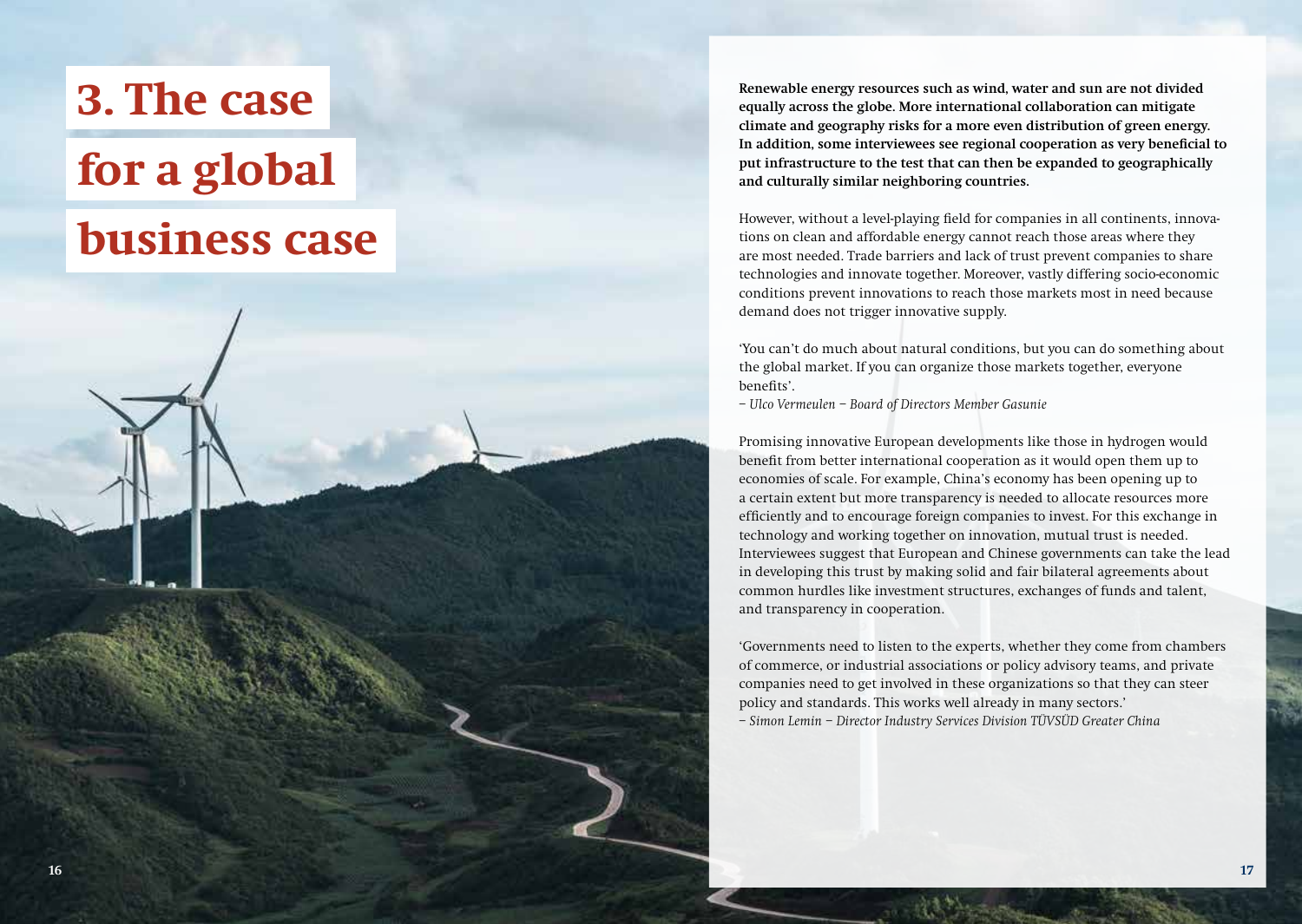### **Trend 3: Civil society needs governments to create a global business case**

In all interviews we observe that dialogue between the public and private sectors, as well as between countries, is already happening. But to actually achieve the commitments laid out in the plans formed in intergovernmental events like the High-Level Dialogue on Energy and COP26, a global business case must be formed.

Some of the interviewees mention unequal competition to be one of the main reasons for a lack of trust in international collaboration. To compete in a global economy, (semi-)private and public, national and international companies should have equal standing. Government policies and stimuli in both Europe and China can create baseline conditions in which a level playing field is guaranteed and societal impact and business priorities are balanced.

Both nationally and internationally operating companies should be included in bilateral dialogues to ensure that policy can stimulate or at least follows innovation and so that a level playing field for the home economy and the import- export markets can be established.

Public affairs can help in creating a framework for this practical roadmap to navigate in nationally and internationally, whilst taking into account the specific local government dynamics. Civil society is more than just companies; input from interest associations can ensure vulnerable groups are not left behind.

**'We need to find a new business model including government, SOEs, private sector, and even financial sectors to ensure sustainable cooperation between them. The main role of the government should be to try and provide a clear vision for the whole country, in the sense that it provides a detailed roadmap with an action plan for SOEs and private sectors. Furthermore, China must make a more open and transparent market, so that resources could be allocated more efficiently, which would encourage foreign companies to invest in the future.'** 

*– Zhonghua Xu – VP, Head of R&D TotalEnergies Asia*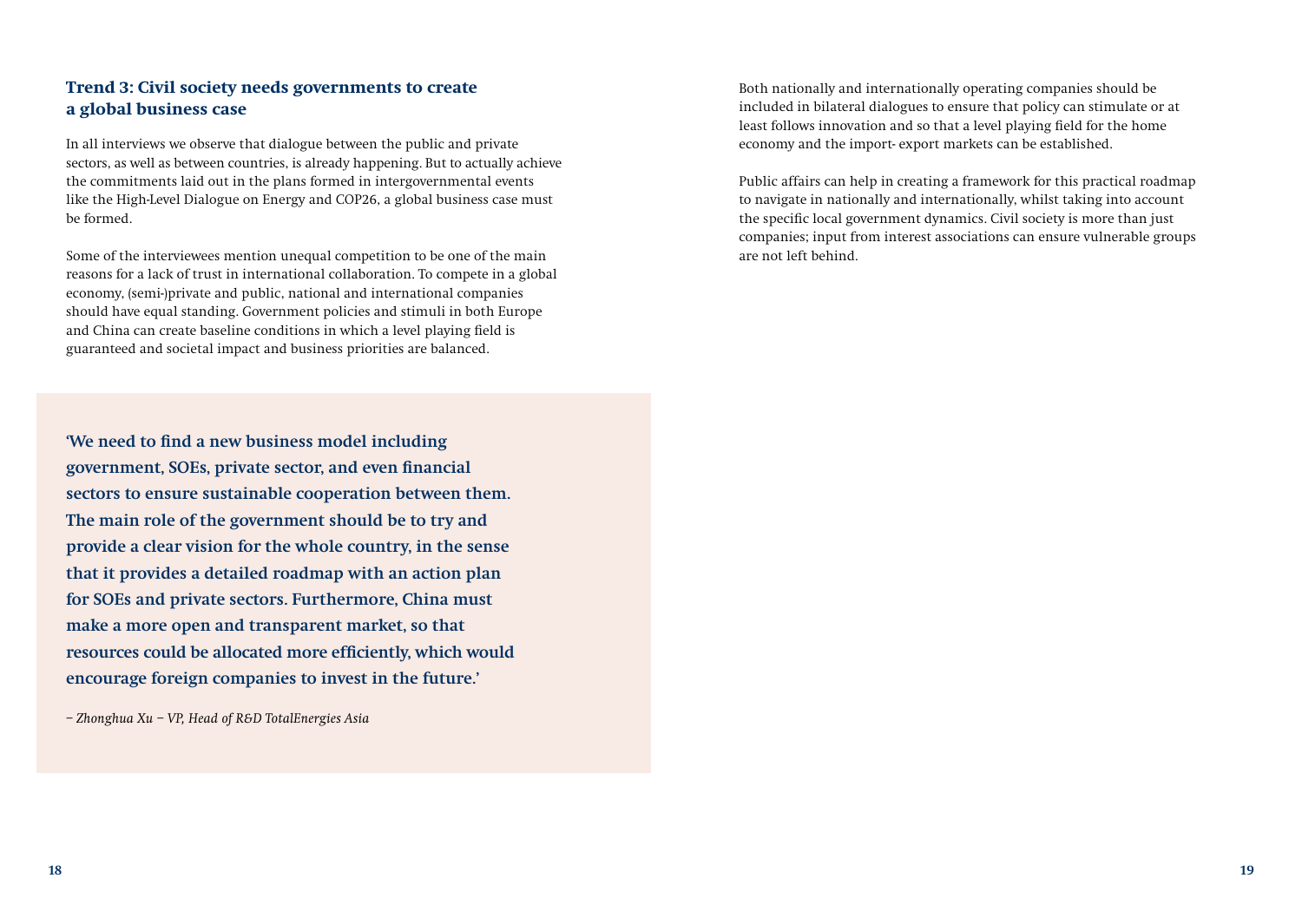# **4. The role of public affairs**



**Between China and Europe there are shared goals but also vastly different socio-economic circumstances. Policy influences practical reality and vice versa; understanding and explaining these nuances in a local context allows public affairs professionals to bridge cultural differences for sustainable success.**

'Time and manpower are issues; government cannot do everything for everyone. As public affairs professionals, it's important to understand and being able to deal with cultural differences, having a physical presence in China helps. Visiting once or twice to experience the workings of trade missions or the negotiations with different stakeholders is necessary to gain first-hand experience.' *– Robert Dencher – Chair Dutch National Hydrogen Platform* 

As the journey to carbon neutrality seems far away, it is important to note that there is a common understanding of the importance of creating a more sustainable future together. While the EU member states are looking into an integrated European approach, China similarly is looking at an integrated model for its energy mix. By 2060, China is set to have 42% of its energy coming from solar and nuclear, while by 2025 this is only expected to be 6%.

'The challenge to achieve carbon neutrality by 2060 is immense. The EU's experience in the use of markets to give new impetus to the power sector while guaranteeing security of supply and the integration of an increasing amount of renewables into the power sector and the markets is likely to be of interest to Chinese policy makers.'

*– Flora Kan – Team Leader of the EU-China Energy Cooperation Platform*

China is the factory of the world with a relatively young industrial infrastructure, still being a developing country. On the other hand, it is also the biggest investor in sustainable low-carbon energy sources, home to advanced technological & digital know-how & talents. Europe often struggles with providing an economically interesting market of scale for high-tech innovation companies.

Aligning interests will only be successful when more awareness and mutual understanding is developed. This requires open dialogue and transparent decision making with cultural sensitivity. Public affairs plays an important role in bridging differences to work towards our common goals.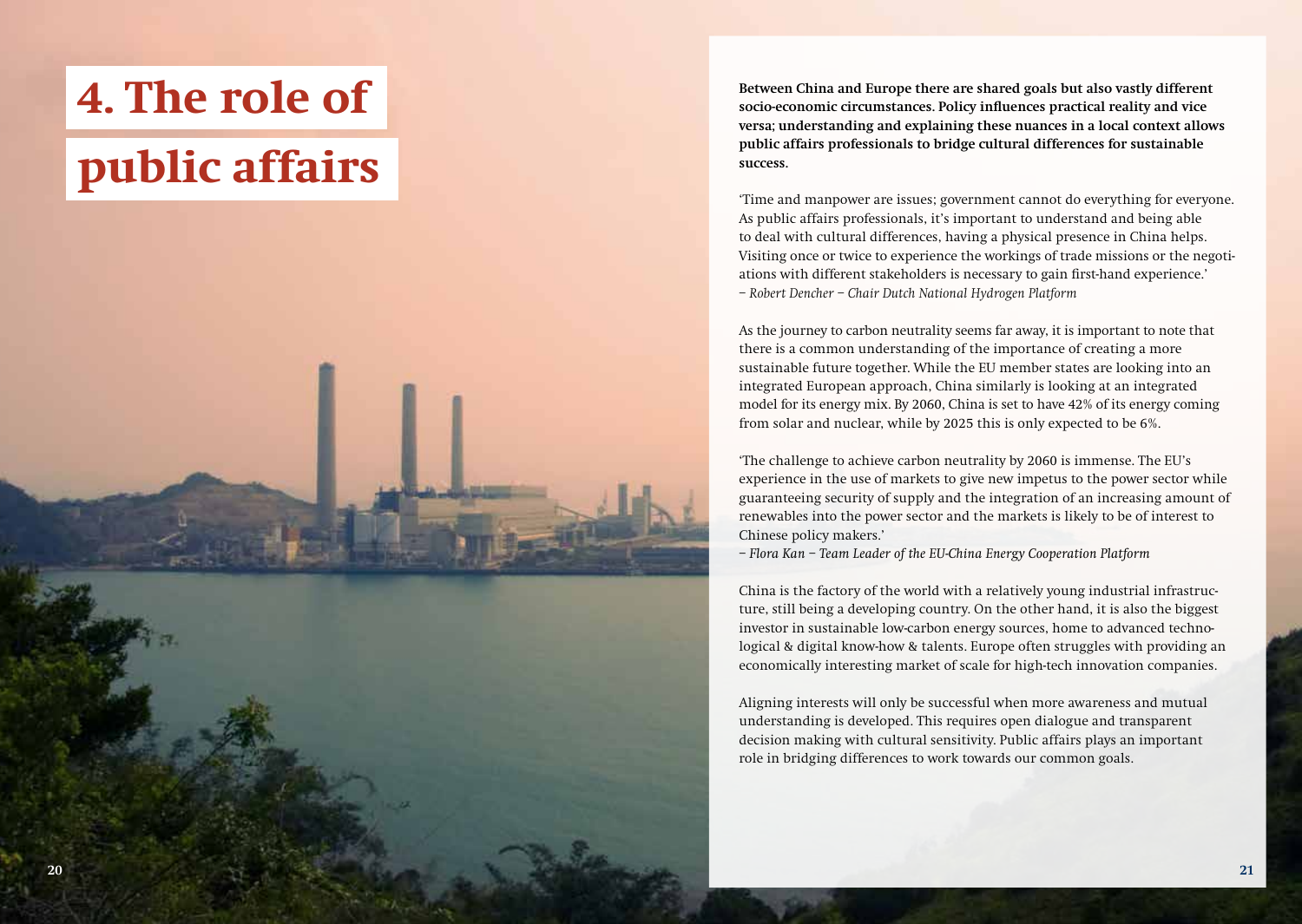'In Europe, public affairs is crucial in the energy transition. It requires collaboration, synchronized decision making, and aligning interests. Which is not easy, especially in China but it wouldn't surprise me if we worked closely together in a few years' time so I think public affairs has a role that everyone benefits from.' *– Ulco Vermeulen – Board of Directors Member Gasunie*

### **Trend 4: Public affairs bridging the world**

Whilst all respondents identify cultural differences between China and Western countries play an important role in cooperation, none of them see these differences as unbridgeable. Taking the time to understand each other, building trust and offering (reasonable) transparency are seen as the best methods to come to closer collaboration in both the private and the public sector.

**'Companies that want to go to China often must have an entrance through the government, without this it can be very difficult to do business.'**

*– Jaap Smith – King's commissioner of South Holland*

Respondents underline that the government plays an undeniable role in allocating and developing international projects in both Europe and China, and that public affairs is especially important in the energy sector to be able to establish commercial success creating understanding based on the expertise and experience of private parties. Several ways to do this have been mentioned, for example participation of private companies in chambers of commerce and associations' dialogues with government to advise on standards and policies, as well as forming broad coalitions together with government to collaborate and synchronize decision-making.

'Public affairs is very important to ensure cross-fertilization, to ensure the transmission of ideas and inspiration. People-to-people diplomacy is excruciatingly important especially at the high levels. It allows producer and consumer to talk to each other in a practical way.'

*– Christof van Agt – Director Energy Dialogue, International Energy Forum*

Leaders from both civil society and politics recognize the urgent need for further international climate cooperation. Frantic multilateral negotiations show that governments realize what is at stake, and that they still have a lot of work to do. Legally binding agreements are not in place, and informal agreements do not create enough investment security for the private sector. A worldwide level playing field and a global business case need to be created. Also, global agreements need to ensure energy innovations leave no one behind.

Despite international policy negotiations stalling, the (semi-)private sector understands that international collaboration is necessary for further innovation to keep up with the 2030, 2050 (U.N.) and 2060 (China) climate goals. Shared objectives have spurred bilateral projects between China and Europe which have overcome vast cultural and economic preferences and differences. However, for these types of projects to succeed on a larger scale, governments need to facilitate better understanding and trust through solid bilateral trade agreements.

The largest barriers for international cooperation, such as concerns surrounding intellectual property protection, or unequal treatment between private and public sector companies, are not topics of multilateral negotiations but are subject to informal bilateral G2G exchanges. These exchanges between European (national) governments and the Chinese (national) governments could take learnings from existing pragmatic economic collaboration to form policy stimuli and governance structures. These policy frameworks could in turn form part of a blueprint for better international policy, as barriers for international cooperation can only truly be removed when they are dealt with on a global scale.

For governments to learn from each other, an open and honest dialogue which is based on practical realities is needed. Input from civil society is crucial in shaping fair, efficient and equal policy content and -processes. Through public affairs, ideas about practical- and policy solutions are continuously exchanged between the public and private sector. The function of public affairs is to bring convergence between interests: the opportunities & threats, the goals & barriers, the costs & financing, the expectations & fears, the supply & the demand. International public affairs recognizes the practicalities of the energy-transition even across cultural and socio-economic differences. Global public affairs forms a link between different sectors as well as different countries.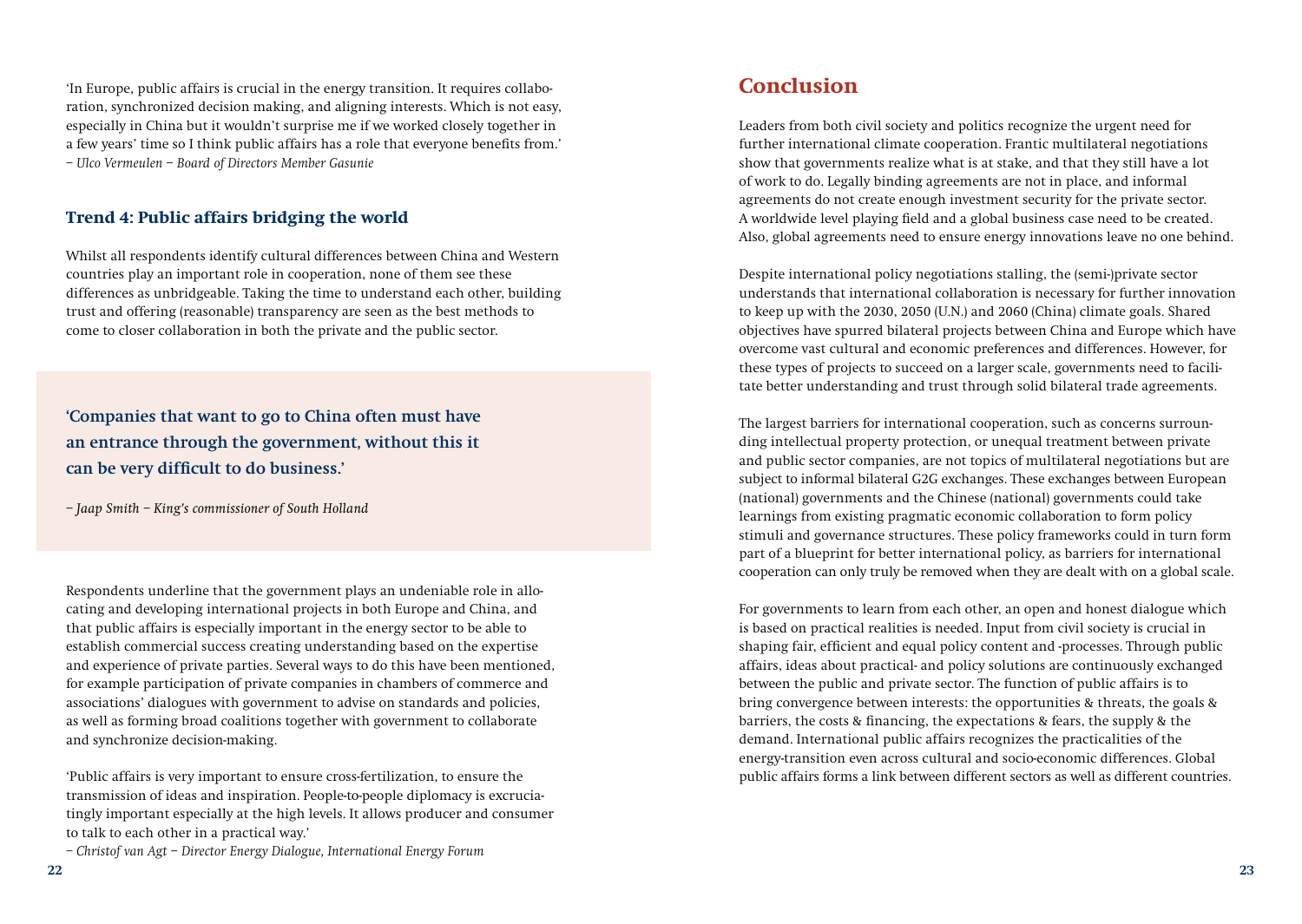Internationally operating companies, or companies that have the ambition to have a positive impact on the energy transition, do wise to organize their public affairs function well. Public affairs professionals that take the time to understand and explain cultural and socio-economic differences can truly build the bridge between the private and the public sectors that is needed for commercial success, accelerated innovation, and ultimately a successful global energy transition.

## **Methodology**

In the wake of COVID-19, the international consultants of the Dr2 network set out to interview leading figures in government, business, science, and NGOs actively involved in the energy transition between Europe and China. The aim was to create a diverse pool of interviewees with experience in both local and international public affairs.

In general, the response has been very positive, although conducting interviews in person was still a challenge on occasion. It did show us that people have adapted the new ways of working, in which we are all comfortable using different technologies to connect virtually.

However, we also noticed that getting responses from relevant government leaders in China as well as Europe to contribute was very challenging, unlike many other research projects we conduct. It looks that we touched upon a topic that is very important as well as sensitive, which we can see as a trend in itself.

When preparing the questions, the idea was to see public affairs as the global communication attaché to create more understanding. Not only between government, stakeholders and organizations but more specifically in the global narrative towards sustainability.

The Dr2 Consultants network, with offices around the world, hopes this report and the detected trends will fuel the reader to activate a global mindset within themselves and their organization, to so help in the collective effort in realizing carbon neutrality.

## **Many thanks**

We would like to express our sincere gratitude to the following industry leaders and experts in the field that contributed to this year's Dr2 trend report:

#### **Flora Kan**

*Team Leader*  EU-China Energy Cooperation Platform (ECECP)

#### **Zhonghua Xu**

*VP, Head of R&D TotalEnergies Asia & National Chair*  Energy Working Group European Union Chamber of Commerce in China (EUCCC)

#### **Simon Lemin** *Director Industry Services Division* TÜV SÜD Greater China

**Ulco Vermeulen**  *Board of Directors Member*  Gasunie

#### **Robert Dencher**

*Chair*  Dutch National Hydrogen Platform

#### **Jaap Smit**

*King's Commissioner*  Province of South Holland

### **Christof van Agt**

*Director Energy Dialogue* International Energy Forum (IEF)

In the next section a short biography is included, describing the expertise and tenures whether in dealing with the energy transition and/or public affairs.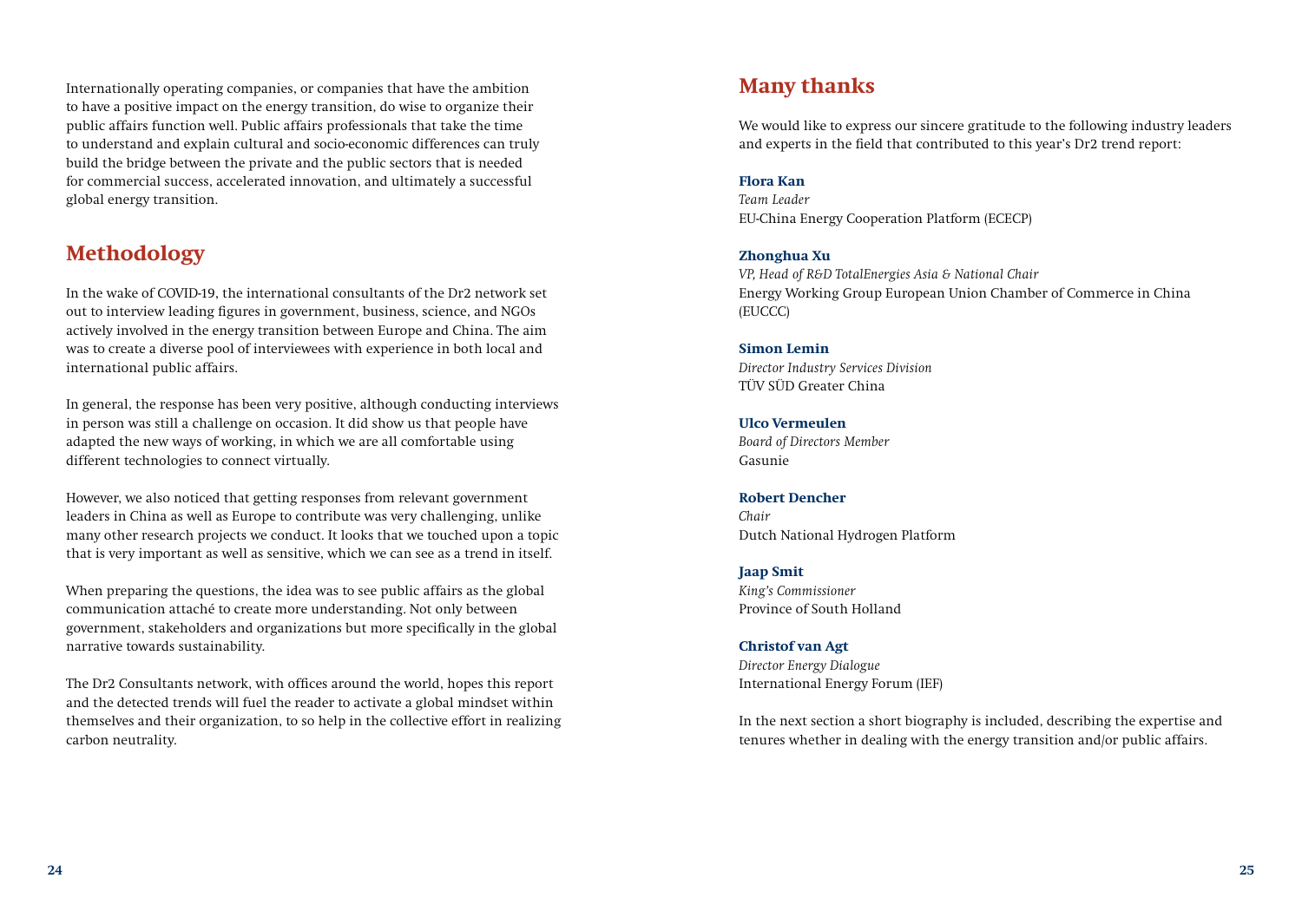

### **Flora Kan Team Leader EU-China Energy Cooperation Platform (ECECP)**

Dr Flora Kan is currently the Team Leader of the EU-China Energy Cooperation Platform (ECECP). She has over 25 years'

experience in energy policy development. She was the EU Director of the EU-China Energy and Environment Program, the Chief Technical Advisor of the United Nation Development Program-National Development Reform Commission China End Use Energy Efficiency Program and was one of the international experts involved in the design of the China Energy Labelling Program. In 1995, under the EU Synergy Program, she formed the Romanian Energy Policy Association and was elected four times as a member of the Board of Administration.

Flora graduated in Physics and Theoretical Physics from Trinity College, Cambridge University and has a doctorate in Control Engineering from City, University of London. Before her move into energy policy development, she worked in the application of artificial intelligence in nuclear power plant safety and in advanced scheduling and planning at UK Atomic Energy Authority Winfrith and Hitachi Europe respectively.



### **Zhonghua Xu**

**VP, Head of R&D TotalEnergies Asia National Chair Energy Working Group European Union Chamber of Commerce in China (EUCCC)**

He has worked at Tokyo University for 7 years as senior researcher and faculty member, and as Chief Scientist of Total China for 9 years, and now he is VP and Head of Total R&D for Asia. In 2019 and 2020, he was National Chair for R&D WG of EUCCC. He has 20+ year-experience on management at world-class academy and industry, with strong innovation background covering materials, energy, chemicals, environment, microelectronics, etc. In past 12 years, he helped Total build up wide network on energy domains for innovation, strategy, intelligence and business develop.

Zhonghua graduated from Tsinghua. He was the founder of International Green Electronic Conference. As Deputy Managing Director, he founded ECOPAC. As University Representative, he built up Tokyo University Wuxi Office. As Chief Scientist, Zhonghua initiated and managed 40 energy projects for Total in China. As VP of Total R&D Asia, he is now in charge of strategy, intelligence and project development.



### **Simon Lemin**

**Director Industry Services Division TÜV SÜD Greater China**

Simon Lemin was appointed to lead the Industry Services Division for Greater China in 2018, prior to that he was

focused on the strategic development for North Asia. Based in Shanghai, Simon is responsible for the overall P&L as well as for contributing to strategic options and development of Industry Services Division in the region. Since 2019 Simon has also been leading the Hydrogen Business in North Asia for TUV SUD. Developing products and services to support our customers across the full lifecycle of Hydrogen, from generation, storage, transportation and end users with a special focus on Green Hydrogen production.

Simon began his career in 2002 with Strachan & Henshaw as a mechanical design engineer where he gained experience in the UK nuclear industry, moving to British Nuclear Group where he led 3D CAD teams and was responsible for designing mechanical handling solutions for decommissioning of the UK's nuclear power plants. Simon received his Bachelor's degree in Mechanical Engineering from Aston University, England.



### **Ulco Vermeulen Board of Directors Member Gasunie**

Ulco Vermeulen is a member of the Board of Directors of Gasunie. Next to this, he is chair of 'Groen Gas Nederland' and

chair of the strategy commission of the International Gas Union. He has had a long history in the gas- and energy industry. From 1984 until 1990, worked as a senior policymaker at the Department of Energy policy and Natural Gas. Thereafter, he held several strategical and commercial functions at Gasunie. Within these capacities he was responsible for the export of natural gas to Germany, amongst other responsibilities,

Currently, he plays a pivotal role in the (social) energy debate in the Netherlands. Thanks to both his function at Gasunie and the various other positions he holds, such as chair of the Board of Directors of the Energy Delta Institute, he has a broad background and in-depth knowledge of the energy transition and the challenges that this transition entails.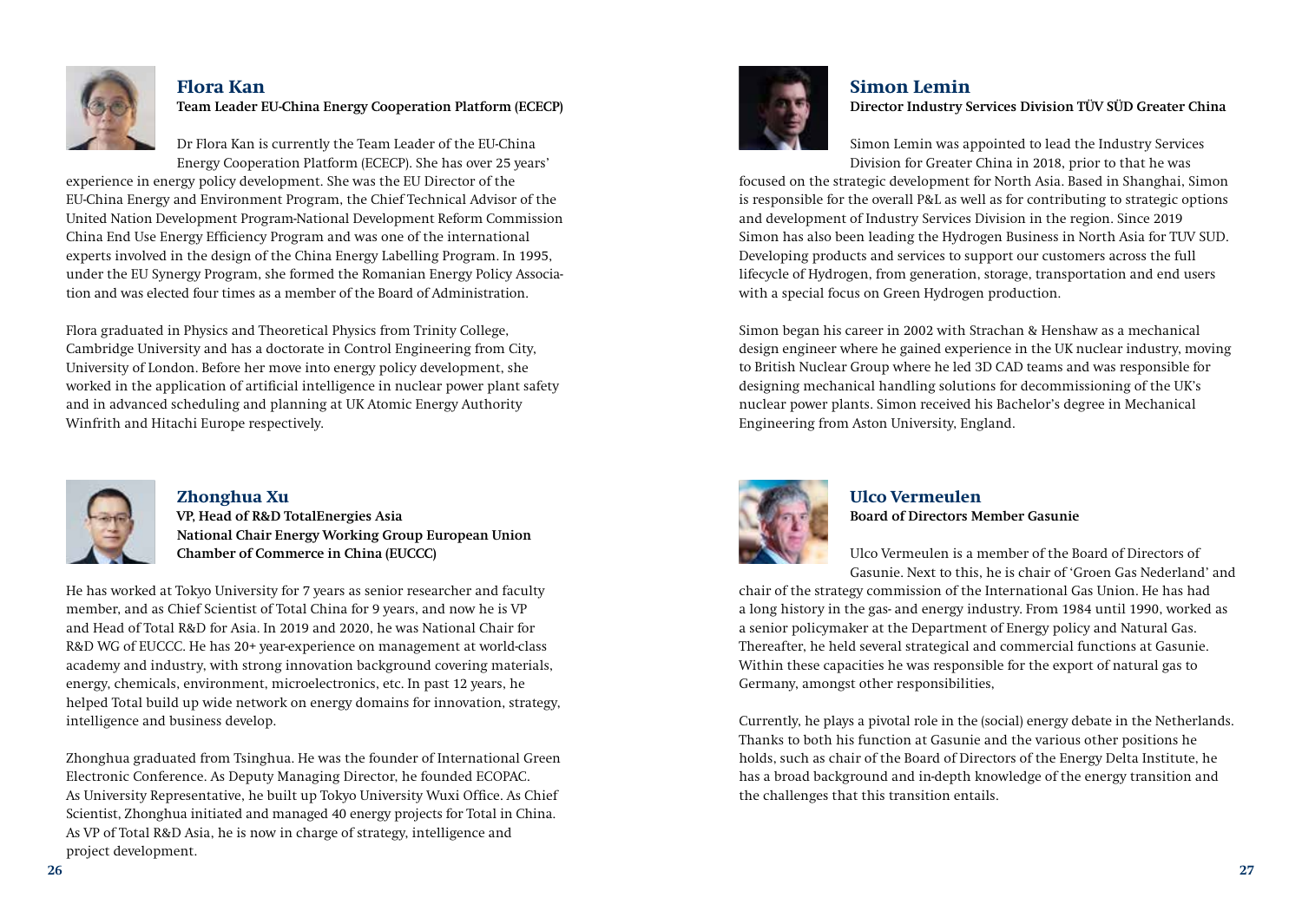

### **Robert Dencher Chair Dutch National Hydrogen Platform**

Robert Dencher is the current chair of the Dutch National Hydrogen Platform. This platform consists of some 50

companies, institutions, the Ministry of Environment, and the Ministry of Economic Affairs. Within this capacity, he aims to include hydrogen pragmatically in the energy transition.

Before he was appointed chair of the Dutch National Hydrogen Platform, he worked at Shell for 36 years. During this time, also gained experience in China (2001-2005) and South-Korea (2005-2010). After developing to Head Government Relations in the Netherlands, a capacity in which he had to liaise and maintain dialogue with senior government officials, politicians, and other relevant stakeholders. Due to his extensive experience at Shell, his perspective and indepth knowledge of the energy transition on a global level are highly relevant. Moreover, in his current capacity as Chair of the Dutch National Hydrogen Platform he deals with a multitude of actors and stakeholders within the energy sector.



## **Jaap Smit**

**King's Commissioner South Holland**

Mr. Jaap Smit is serving as the King's commissioner of South Holland since 2014. As the head of a province in the Nether-

lands, the King's commissioner plays an important role within the Dutch provincial administration and is the official representative of the central government in the province.

He is also chair of the Association of Provinces of the Netherlands (IPO) and the Economic Board Zuid-Holland. Furthermore, he is member of the Advisory Board of the Volksbank. Between 2010 and 2014 Mr. Smit was the trade union leader of the Christian National Trade Union Federation (CNV). Before this he was a director at Slachterofferhulp Nederland, an institution for victim support. He also experienced a long career in management since 1994, working as a senior consultant at KPMG and at Andersson Elffers Felix. His public affairs expertise is founded through experience from different disciplines and levels of government, various additional functions and board memberships, and social involvement.



### **Christof van Agt Director Energy Dialogue, International Energy Forum**

Christof van Agt is director of energy dialogue at the International Energy Forum (IEF) in Riyadh, Saudi Arabia to

advance producer-consumer country collaboration through IEF ministerial fora, and stakeholder meetings with partner organizations, such as the G20 and the International Gas Union (IGU).

His work at the IEF includes coordination of the trilateral work programme with the International Energy Agency (IEA) and Organization of the Petroleum Exporting Countries (OPEC), as well as collaboration on energy security, market transparency, sustainable and inclusive transitions with other institutions, industry stakeholders, national agencies, and research centers. His areas of expertise cover energy markets policy and regulation, and international affairs. Before taking up his duties at the IEF he was Senior Research Fellow at the Clingendael International Energy Programme with the Netherlands Institute of International Relations Clingendael where he published and lectured diplomats, and private sector trainees on energy market diplomacy and fundamentals.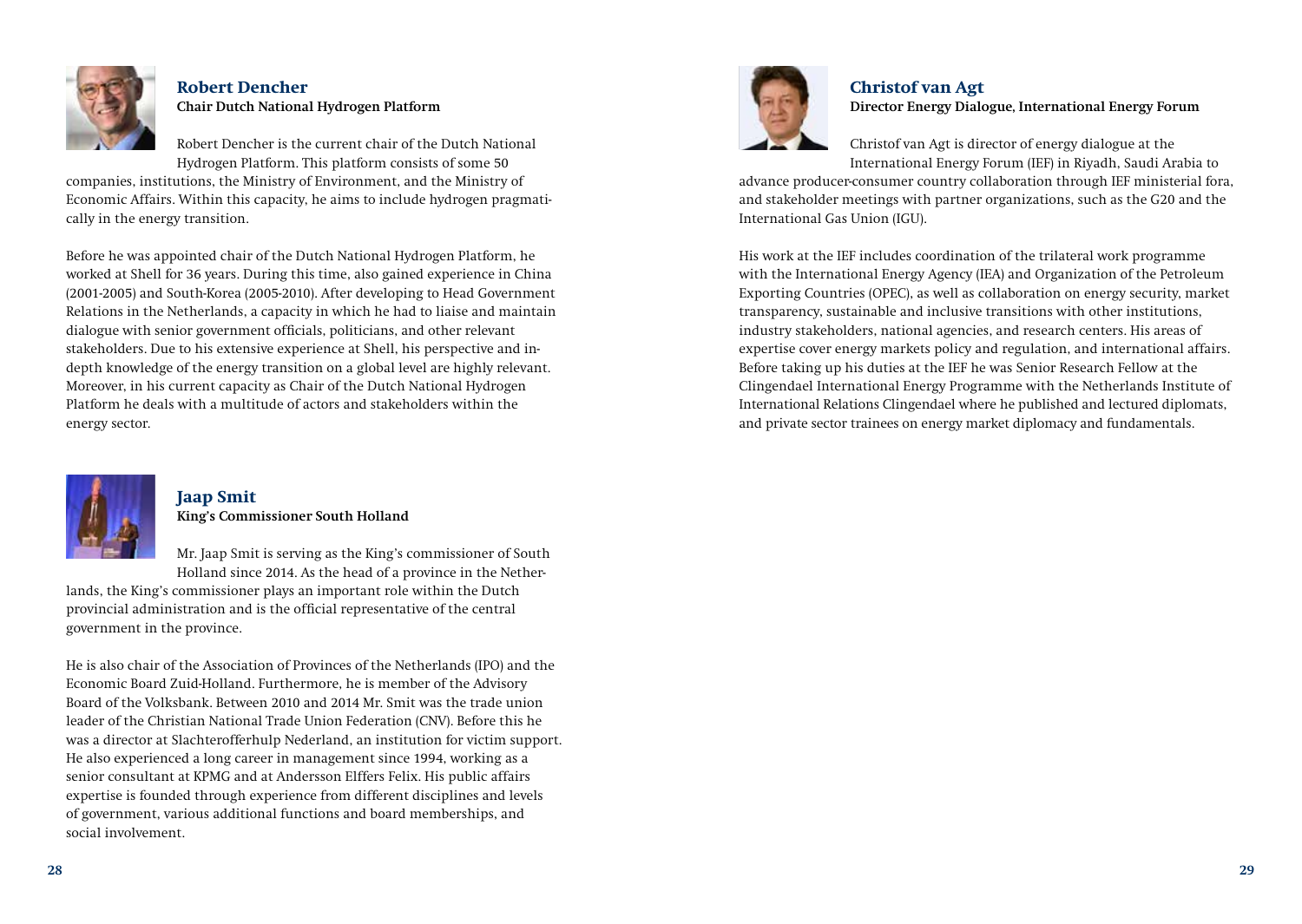## **Previous editions**

Previous editions of the 'The Hague Late Summer Drinks', the 'Ben Pauw Lecture' and the 'Annual Trend Report'

**2020 Sustainable Development Goals**

**2019 Global Public Affairs**

**2018 The Rise and Impact of Citizen Lobbyism**

**2017 Trends in Public Affairs**

**2016 International Diplomacy and Public Affairs** *Sigrid Kaag*

#### **2015**

**Modern Councillors Acting as Lobbyists for Local Residents** *Ingrid van Engelshoven*

**2014**

**The Ties between Politics, Journalism and Lobbyists** *Pieter Broertjes*

**2013 Acting with Integrity** *Thom de Graaf*

**2012 Constant Adaptation and Acting with Flexibility** *Niek Jan van Kesteren*